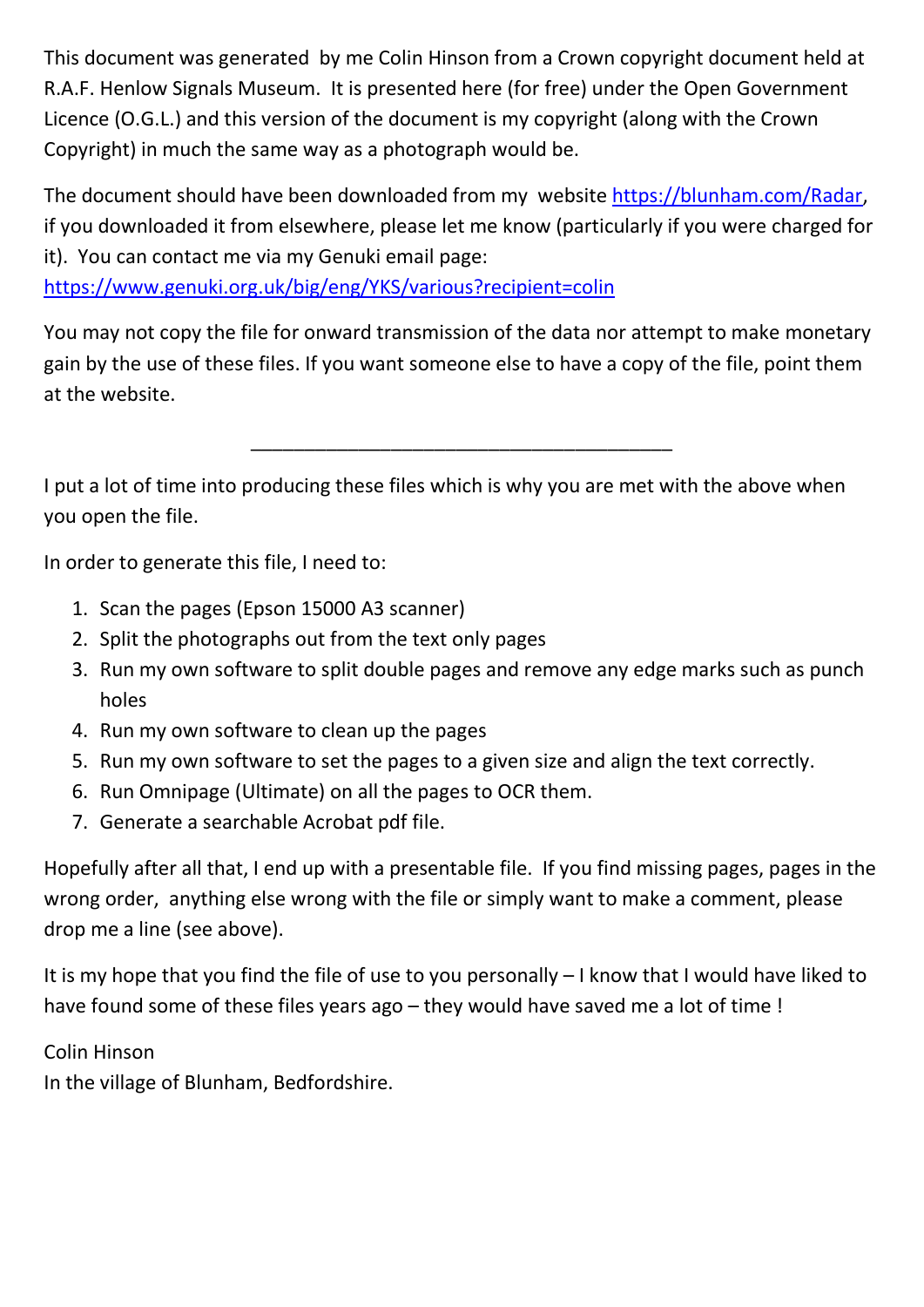# **AP1234E**

# **CHAPTER IX**

REBECCA AND EUREKA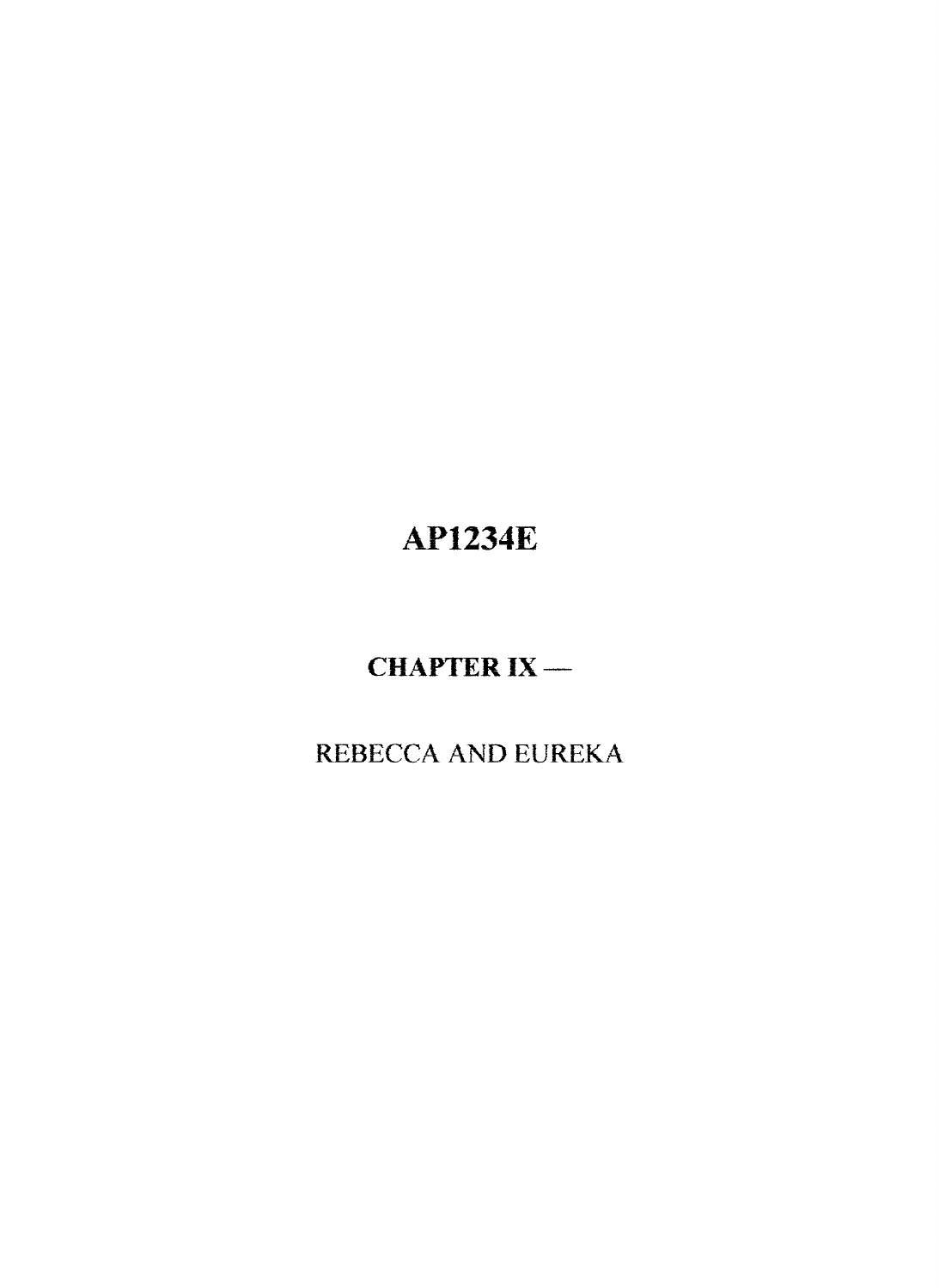#### **CHAPTER IX**

### **REBECCA AND EUREKA**  $AP$  1234E

#### **Introduction ,**

**1. During the first years of development of airborne radar equipments in the R.A.F. the advantages of providing airfields with radar beacons which could be picked up by means of the radar locating equipment in the aircraft were soon realised. Unfortunately, due to the continual introduction of new equipment or new marks of old equipments, all operating on different**  wavelengths, and with them new radar beacons to work on these wavelengths, the state of **affairs was reached whereby there were only a limited number of beacons in any area which could** *be* **utilised with any particular equipment, and the disadvantages of lack of standardisation became obvious.** 

**. 2. Rebecca and Eureka are the airborne and ground equipments respectively which have been chosen for use at all airfields and in almost all R.A.F. aircraft to achieve standardisation. They provide a means of homing to an airfield from distances up to sometimes as much as 90 miles, and further, Rebecca can also be used in conjunction with- a special ground beacon known as B.A.B.S., to** *give* **blind approach facilities. The obvious advantage over non-radar homing aids is that a continuous indication of range from the homing point is also given.** 

**3. Fixes are obtainable either by measuring ranges from two suitable beacons and plotting the two range circles, or by turning the aircraft until one beacon is indicated as dead ahead when the aircraft's heading provides the bearing of the beacon for a bearing and distance fix.** 

**4. It is of interest to note that Rebecca was originally designed for use in small-scale tactical operations such as the dropping of arms and supplies to resistance movements in enemy-occupied territory, and also in parachute or glider operations. A light portable Eureka beacon was used and was normally set up at the point at which the supplies or troops were to be dropped.** 

#### **Principle**

**5. The principle of operation is that the Rebecca equipment in the aircraft emits a pulse,**  which is picked up by the Eureka receiver on the ground, and which, after a delay of approximately  $\frac{3}{2}$  of a microsecond causes the Eureka beacon to transmit a similar pulse which is in turn **picked up by the airborne Rebecca. Thus, by timing the interval between transmission and reception of a pulse by means of a straight line time base on a cathode ray tube, the Rebecca operator is able to measure the range of the beacon. It will be noted that the error in range caused by regarding the beacon's response as instantaneous is only of the order of 100 yards, and this is too small to be detected on the Rebecca range scale.** 

**6. The pulse recurrence frequency of Rebecca is approximately 300 per second, and it can be seen that there must be a limit to the number of aircraft to which a beacon can respond at the same time. This limit—above which the 'beacon becomes paralysed is, in practice, between 35 and 40 aircraft. Further, each aircraft not only " triggers " the beacon to which it is required to home but also all other beacons on the same frequency which are within range. This means that there is a limit to the number of aircraft 'which can use Rebecca (or any other equipment on the same frequencies such as Lucero) at the same time in any area. This difficulty is overcome for mast practical purposes by the use of several different radio frequencies within the equipments. Thus the navigator can, while in the air, select the frequencies of the beacon he requires, leaving other beacons in the vicinity inoperative.** 

**7. A further advantage of this facility is**. **that it is usually possible to arrange for Rebecca to transmit to the Eureka on one frequency and for it to respond to the aircraft on a second**  frequency. The Rebecca receiver, set to this latter frequency, then rejects all echoes from the **ground and other objects on the transmitting frequency, and selects only the beacon responses, thereby avoiding the risk of losing these responses amongst a mass of other blips.** 

#### **Presentation**

**8. The Rebecca receiving aerial system consists of an aerial mounted on each side of the aircraft. These two aerials are directional, the starboard aerial receiving most strongly signals returning from a relative bearing of approximately 045°, and the port aerial those from approxi**mately 315°. Thus, echoes from dead ahead of the aircraft are received with equal strength by **both aerials, but echoes from the starboard are received more strongly by the starboard than the port aerial and vice-versa.**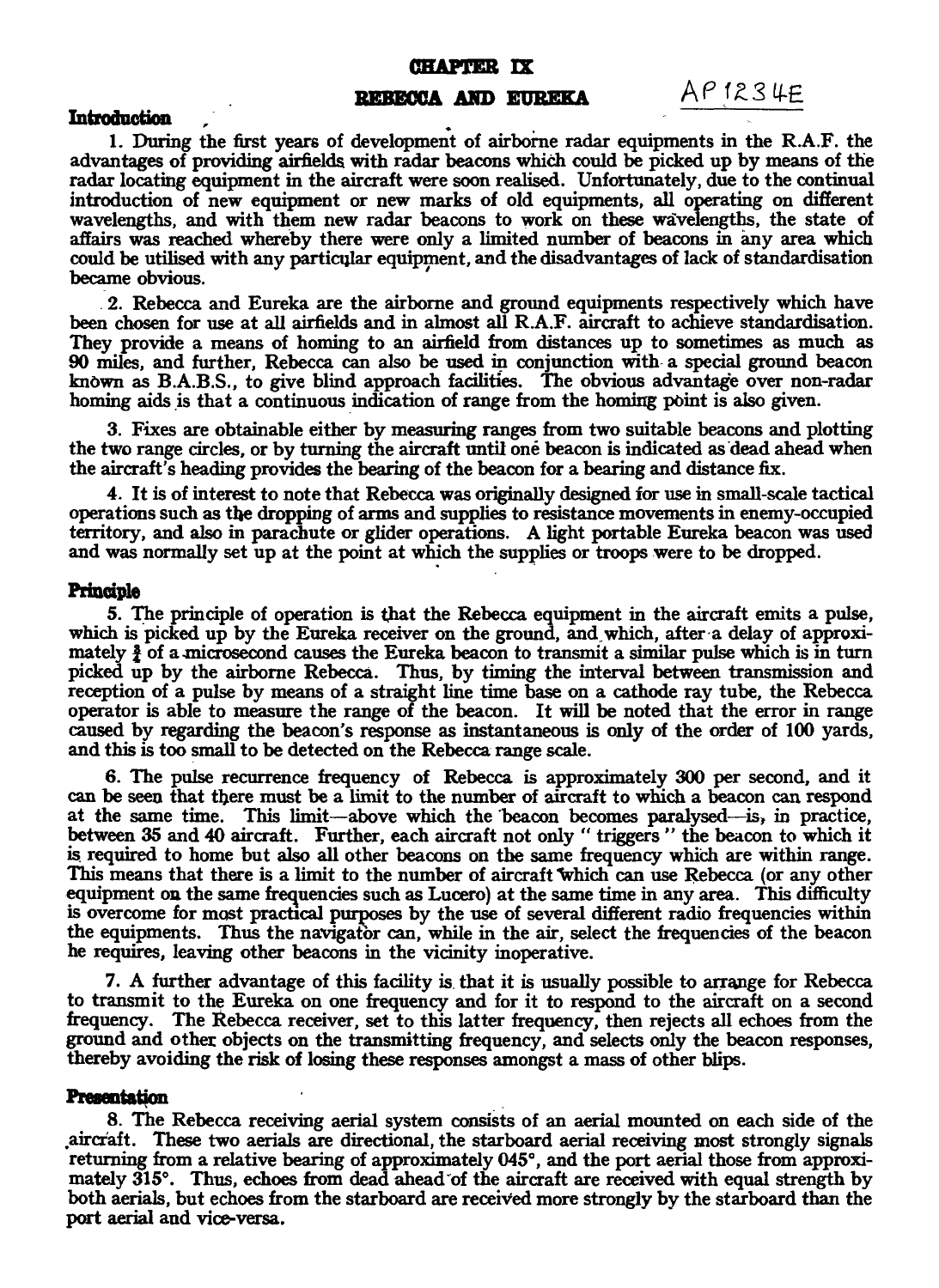**9. By means of a special switch motor inside the receiver it is possible to display first the returns received by the starboard aerial as deflection blips to the right of the vertical straight line time base, and then returns received by the port aerial as blips to the left of the time base.**  Since this motor switches the display from side to side approximately 20 times per second, **the impression of a continuous display is created (fig. 1). Thus comparison of the relative**  amplitudes (or sizes) of the blips on each side of the time base gives the relation between the **strength of signal being received by each aerial, and from this a very rough approximation to the bearing relative to the aircraft may be derived. What is more important, however, is that** 



**FIG. 1. Presentation of Responses.** 

**it is possible, by turning the aircraft towards the larger blip so that the amplitudes become and remain equal, to home on to the beacon producing the blip. It should be mentioned here that if the beacon is very far to port or starboard of the aircraft it is probable that the response will be received in one aerial only, hence a blip will be produced on one side of the time base only.** 

**10. The distance between the bottom of the time base and the bottom of the blip represents the range of the beacon.** 

#### **Identification of Beacons**

**11. There are various types of beacons, including B.A.B.S. (Blind Approach Beacon System), that can be interrogated by the different marks of Rebecca. A table showing the main types, and the frequencies on which they operate, is given below :—** 

| Type of Beacon.                                                                                                                                                                                                                             | Beacon Receiving<br>Frequency.                                                               | <b>Beacon Transmitting</b><br>Frequency.                                             |
|---------------------------------------------------------------------------------------------------------------------------------------------------------------------------------------------------------------------------------------------|----------------------------------------------------------------------------------------------|--------------------------------------------------------------------------------------|
| Eureka, Mk. II (normal Eureka)<br>$\ddot{\phantom{a}}$<br>$\ddot{\phantom{a}}$<br>Eureka, Mk. III (lightweight Eureka)<br>$\ddot{\phantom{a}}$<br>B.A.B.S., Mk. II<br>$\ddot{\phantom{0}}$<br>$\bullet\hspace{0.4mm} \bullet\hspace{0.4mm}$ | $214$ mc/s.<br>$219$ mc/s.<br>one<br>$224$ mc/s.<br>οf<br>$229$ mc/s.<br>$234 \text{ m}c/s.$ | $214$ mc/s.<br>$219$ mc/s.<br>one<br>$224$ mc/s.<br>of<br>$229$ mc/s.<br>$234$ mc/s. |
| Coastal Command 176 mc/s Beacons (including<br>Eureka, Mk. IIC).<br>B.A.B.S., Mk. IC (Coastal Command version)<br>$\ddot{\phantom{0}}$                                                                                                      | $176$ mc/s.<br>$176$ mc/s.                                                                   | $177$ mc/s.<br>$173 \cdot 5$ mc/s.                                                   |
| Fighter Command 193 mc/s Beacons<br><i>(including)</i><br>Eureka, Mk. IIF).<br>B.A.B.S., Mk. IF (Fighter Command version)                                                                                                                   | 193 mc/s.<br>193 mc/s.                                                                       | $196 \cdot 5$ mc/s.<br>$190 \cdot 5$ mc/s.                                           |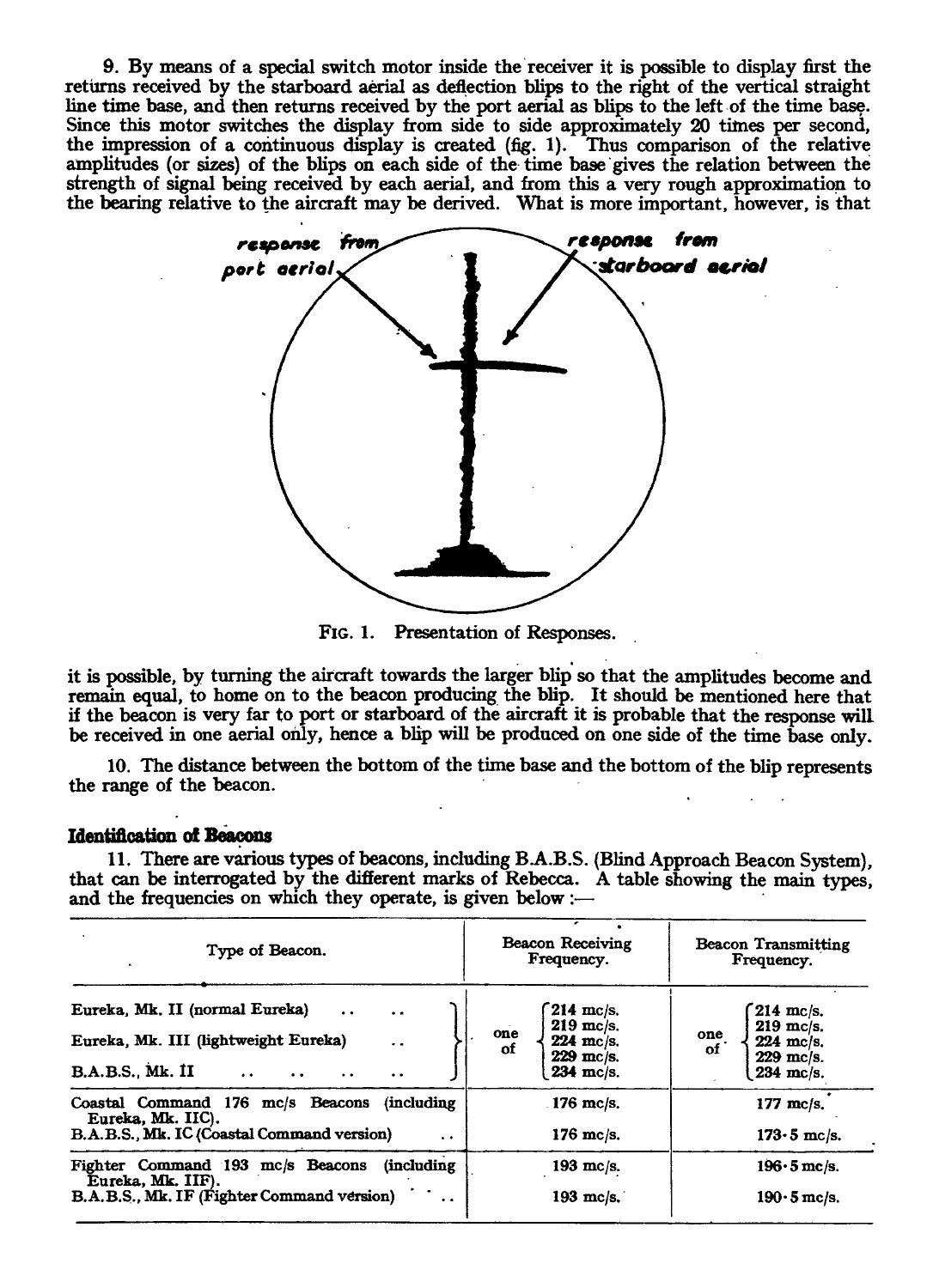**These comprise the main types in use at present (April 1946), and, while it is probable that new marks and submarks of beacon will be designed, it is unlikely that they will employ any other frequencies differing greatly from those listed above. It has been proposed, however, that the frequency allocation for Rebecca/B.A.B.S./Eureka will be extended in the future to cover the band 200-235 mc/s.** 

**12. To provide a means of identification, the transmissions from all beacons (except B.A.B.S. beacons) are coded so that a distinctive blip appears on the time base. In the case of B.A.B.S. it is assumed that there is also a homing beacon installed (suitably coded) which the navigator**  will have used for reaching the airfield ; thus when he switches over to B.A.B.S. he knows his **range from the beacon and can easily identify the blip required. Further, due to the fact that B.A.B.S. beacons are low-powered equipments, it is unlikely that more than one will appear on the time base at any one time.** 

**13. The type of coding normally employed for Eureka beacons is known as " width coding." This is effected by periodically increasing the duration of the pulses transmitted to approxi**mately three times their normal length. The effect on the blip on the time base is that



**FIG. 2. Appearance of " Width Coding " on the Time Base.** 

**approximately once every twenty seconds the blip pulsates by increasing its width (fig. 2), the pulsations being easily read as very slow morse letters. The usual coding employed is a combination of two morse letters.** 

**14. A second type of coding which is used in nearly all Coastal Command and many Fighter Command beacons is known as " gap coding." In this case there are actual breaks in the transmissions from the beacons, the resulting indication on the time base being that of a blip which, approximately every 20 seconds, collapses and then blinks two letters (or very occasionally, when the beacon is controlled by the Royal Navy, a letter and a numeral) in morse.** 

**15. There is one kind of coding which is at present (April 1946), rarely used, but with which**  the navigator should be acquainted. It is sometimes known as " pulse displacement coding" or " phase coding " and employs a circuit within the beacon whereby the transmission of pulses phase coding " and employs a circuit within the beacon whereby the transmission of pulses from the beacon is intermittently delayed by an amount of the order of 50 microseconds. The **result is that the blip periodically jumps a little way up the time base and back, its movements corresponding to the two identifying morse code letters.** 

#### **Beacon Aerial Systems**

**16. Most of the beacons in para. 11 were designed for use with equipments, such as Rebecca, fitted with vertically polarised aerial systems** *(i.e.,* **with the aerial rods running vertically). The Coastal Command beacons, however, have horizontally polarised aerials** *(i.e.,* **horizontal aerial rods) since they were originally intended for 'use with A.S.V., Mk. II (now obsolete). The importance of this lies in the fact-that if the airborne aerials are of different polarisation to those of the beacon, then a reduction in performance must be expected.**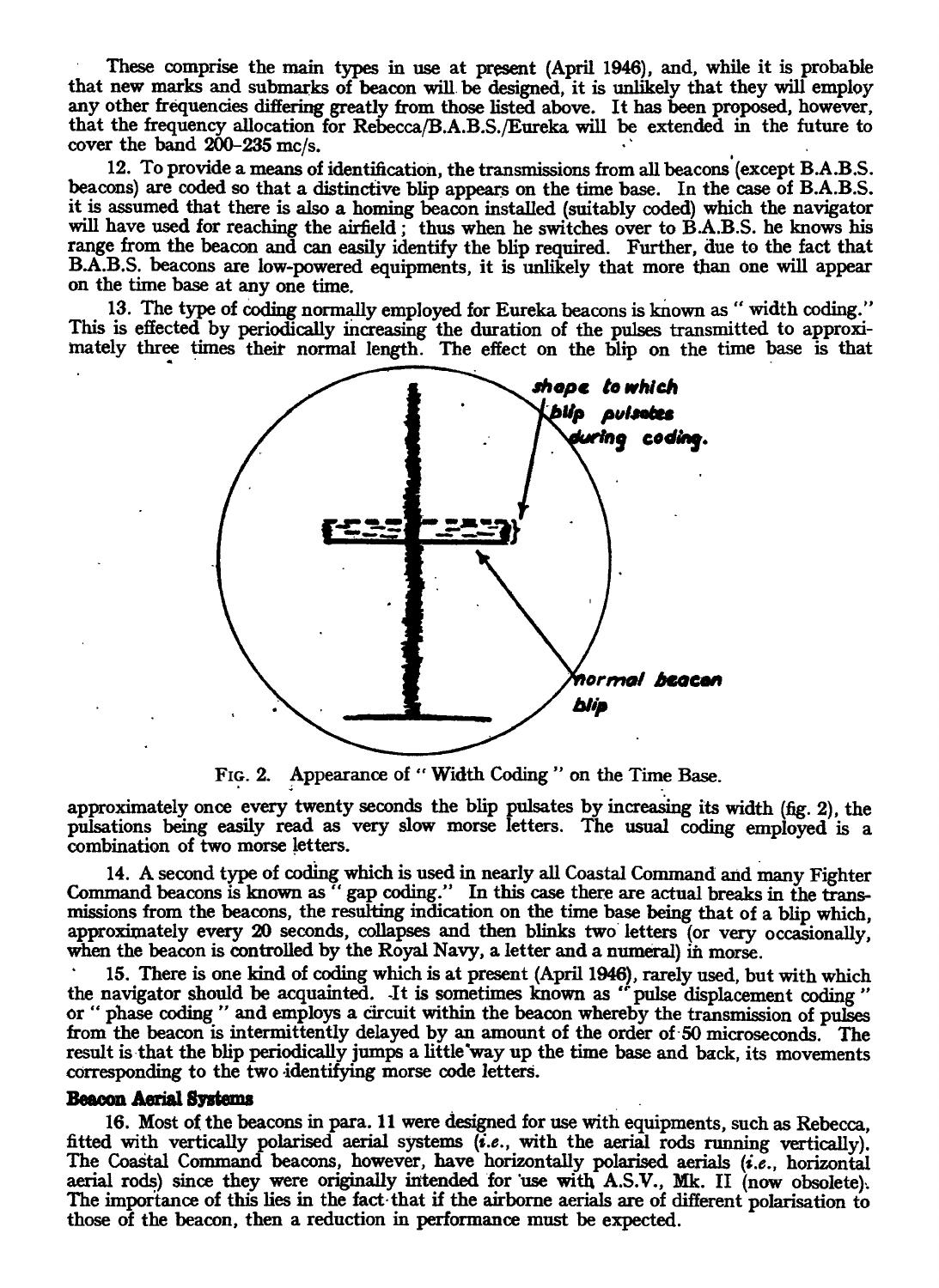#### **REBECCA, MK II**

**The Equipment** 

**17. Rebecca, Mk. II, consists of—** 

- **(a) transmitter/receiver ;**
- **(b) aerial system ;**
- **(c) Indicator unit ;**
- **(d) Control unit ;**
- **(e) Voltage Control Panel ;**

**and weighs approximately 160 lb. Its total power consumption is 200 watts A.C. and 15 watts D.C.** 



**FIG. 3. Indicator Unit, Type 6E.** 

### **The Aerial System**

**18. The aerial- system is vertically polarised and consists of a transmitting aerial, usually beneath the nose, and two receiving aerials, usually mounted each side of the nose (para. 8).** 

**19. It is found that when these receiving aerials are in use the blip tends to pulsate slightly due** fo **the effect of the rotating propellers on the incoming signal. This is very undesirable**  when the equipment is being used for blind approach with B.A.B.S.; and further, the directional **properties of the aircraft's aerials are not needed under these circumstances (Section III, Chapter X —B.A.B.S.). A single vertical receiving aerial has, therefore, been fitted beneath the fuselage, where the effect of the propellers is less, for use when Rebecca is being used in conjunction with B.A.B.S. A switch, normally mounted beneath the Indicator unit, enables the changeover**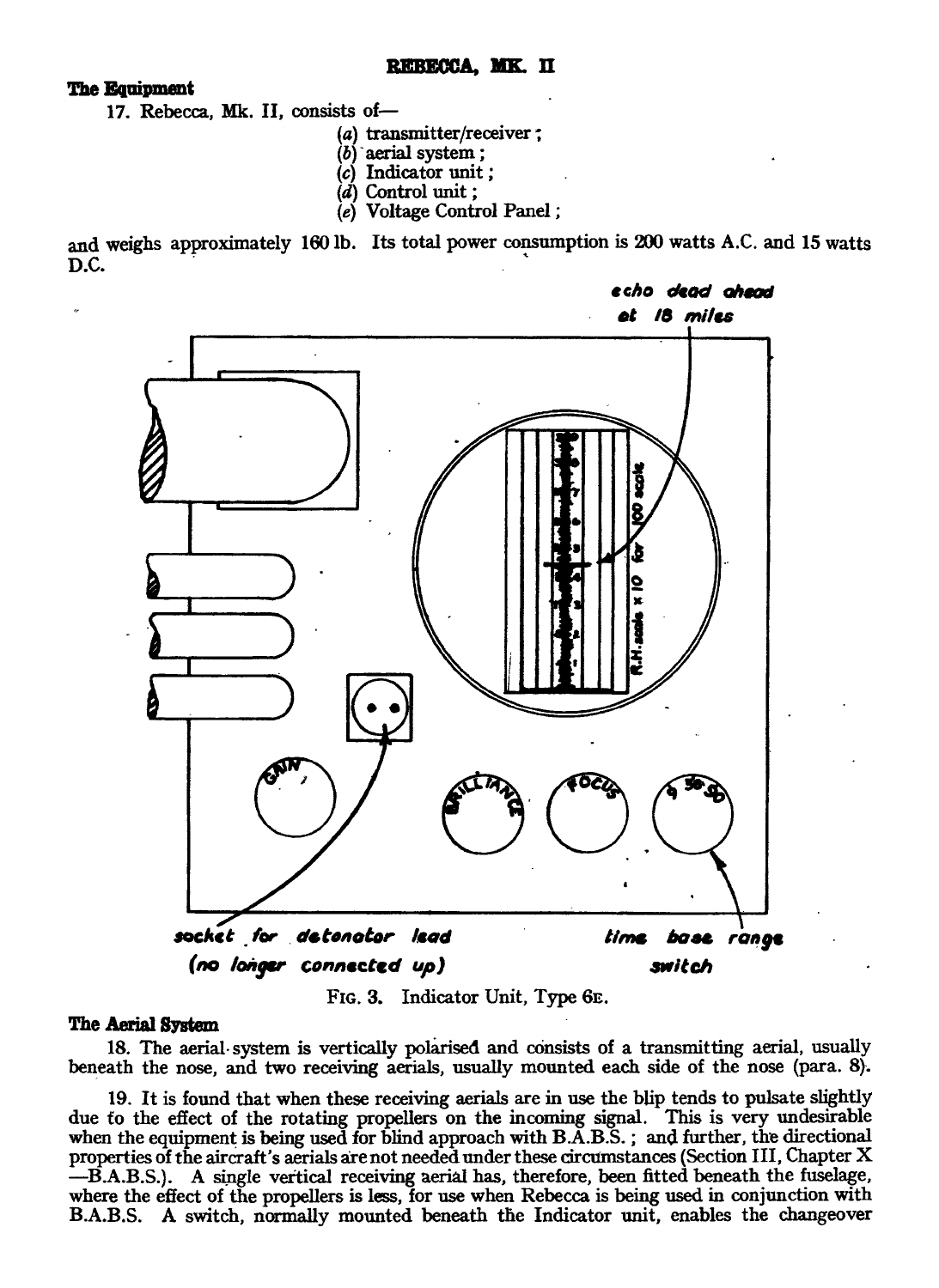to be made from the normal receiving aerials to the B.A.B.S. receiving aerial. A switch is also usually provided for stopping the switch motor (para. 9), since a single-sided presentation is all that is required for a B.A.B.S. approach, and a brighter and steadier picture may be obtained in this fashion.

### **The Indicator Unit**

20. The Indicator unit houses the cathode ray tube on which is displayed the vertical straight line time base. Fig. 3 illustrates the layout of the Type 6E Indicator unit which is fitted to Rebecca, Mk. II, at present (April 1946). A range switch enables the speed of the time base to be altered so that it can be made to represent 9, 36 or 90 miles, depending upon which figure is uppermost on the switch, and over the face of the tube is located a perspex screen on which are engraved scales for measuring the range of the blips. The operator will remember that ranges must be measured from the bottom of the blip ; and it should be noted that when the 90 mile time base is in use, the right-hand scale must be employed and the ranges multiplied by 10. The calibration is usually in statute miles but may be in nautical miles. There is no indication on the equipment to show how it has been calibrated and the operator should always ascertain this from the mechanic before taking off.

21. Brilliance and Focus controls are provided to regulate the brightness and sharpness of the picture, and, as in all equipments employing straight line time bases, may be adjusted to suit the operator. The Gain control governs the strength of signals being passed from the receiver to the cathode ray tube, and hence the amplitude *(i.e.,* length) of the blips. This is especially important to prevent " saturation " of the blips, *i.e.*, prevent them growing to such a size that the construction of the tube prohibits further growth, which would not permit accurate comparison of the relative sizes of the blips on each side of the time base. Manipulation of the Gain control is also essential when searching for weak responses ; it will be appreciated that the Gain control also governs the amount of " grass " visible on the time base.

22. The Indicator, Type 6E, will however, be replaced in the Service by the Indicator, Type 233 (fig. 4) which has a far more stable and accurate time base. Other differences between it and the Type 6E, are the provision of four time base ranges of 3, 12, 30 and 120 miles and facilities for introducing calibrator marks on the time base. These may be switched on (by pulling out the time base range switch) whenever the accuracy of the equipment is in doubt,



FIG. 4. Indicator, Type 233.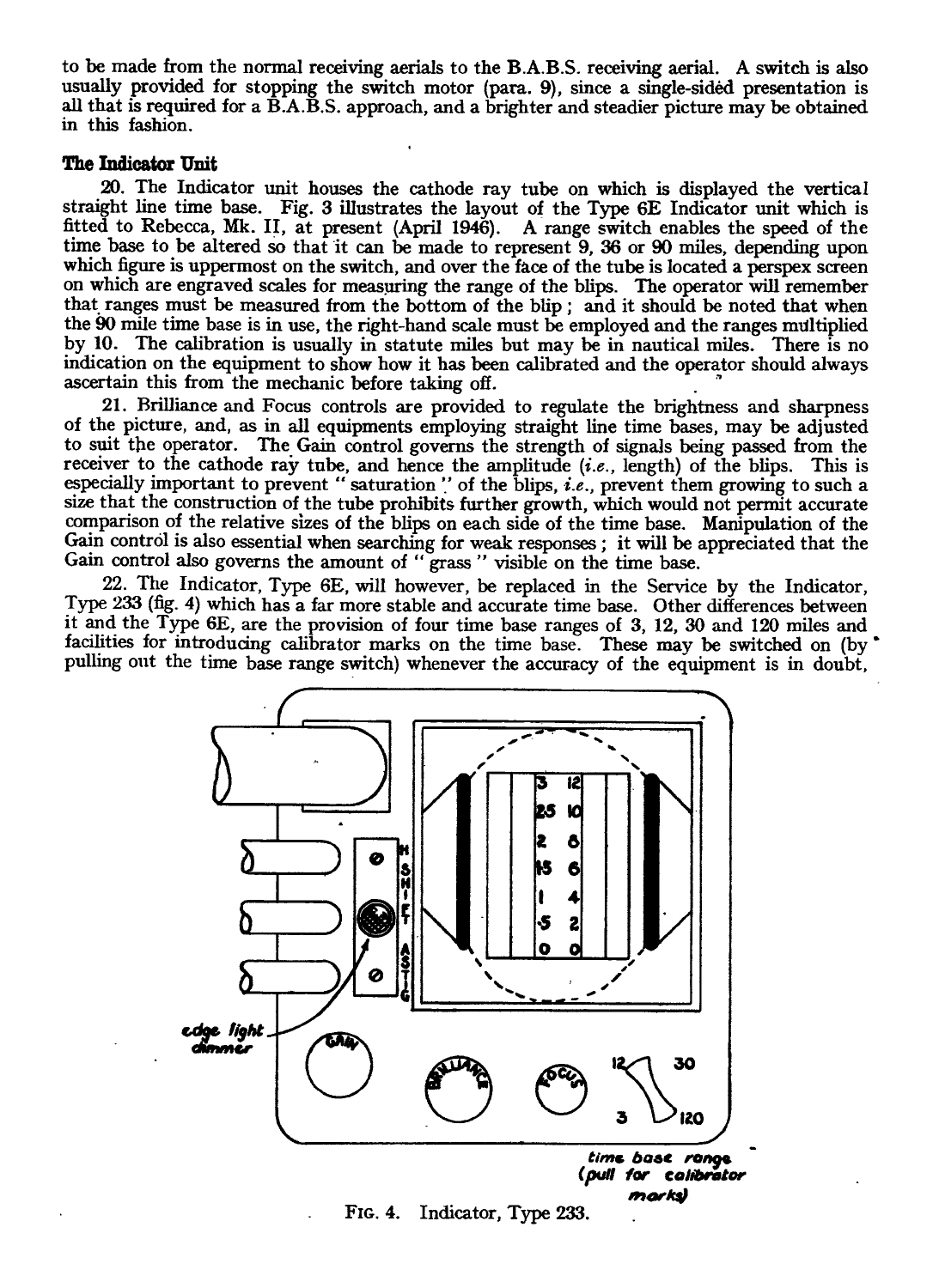**their coincidence with the engraved scale providing a check on the calibration. It is probable that a variable delay unit will also be incorporated so that by operation of a switch it will be possible, when using B.A.B.S., to delay the start of the time base by an amount preset by the mechanic in a manner similar to that of Rebecca, Mk. IV (para. 57). Lastly, edge lights are provided to illuminate the scale over the tube face, these being controlled by a dimmer switch.** 

#### **The Control Unit**

**23. The Control unit enables the correct frequencies to be selected in the transmitter and receiver ; two banks of five push buttons, each labelled A to E, being provided for that purpose. The left hand buttons set up the transmitter, the right hand the receiver, and pilot bulbs indicate**  which buttons have been selected at any one time. Both banks of buttons are normally set up **to the following table :—** 

| Button A              | $\ddot{\phantom{0}}$ | $\ddot{\phantom{0}}$ | $\ddotsc$            | $214$ mc/s.         |
|-----------------------|----------------------|----------------------|----------------------|---------------------|
| Button B              | $\ddot{\phantom{1}}$ | $\ddot{\phantom{a}}$ | $\ddot{\phantom{a}}$ | $219$ mc/s.         |
| Button C <sup>.</sup> | $\ddot{\phantom{1}}$ | $\ddotsc$            |                      | $224 \text{ mc/s.}$ |
| Button D              | $\ddot{\phantom{a}}$ | $\ddot{\phantom{0}}$ | $\ddot{\phantom{0}}$ | $229$ mc/s.         |
| Button E              | $\ddot{\phantom{0}}$ | an an                | $\ddot{\phantom{0}}$ | $234$ mc/s.         |

**Due to the mechanism involved, however, it is only possible to have four out of the five buttons operative during any one sortie. Any four may be selected and should be connected up by the mechanic before take-off. It can be seen that, owing to the frequencies involved, Rebecca, Mk. II is incapable of operating with Coastal or Fighter Command type beacons.** 



**FIG. 5. The Control Unit.** 

**24. The unit also houses two on/off switches, the first allowing the supply voltages to reach the equipment, the second switching on the transmitter. To enable the equipment to warm up, two minutes should be allowed to elapse between the operating of these two switches, the main switch being placed on first.**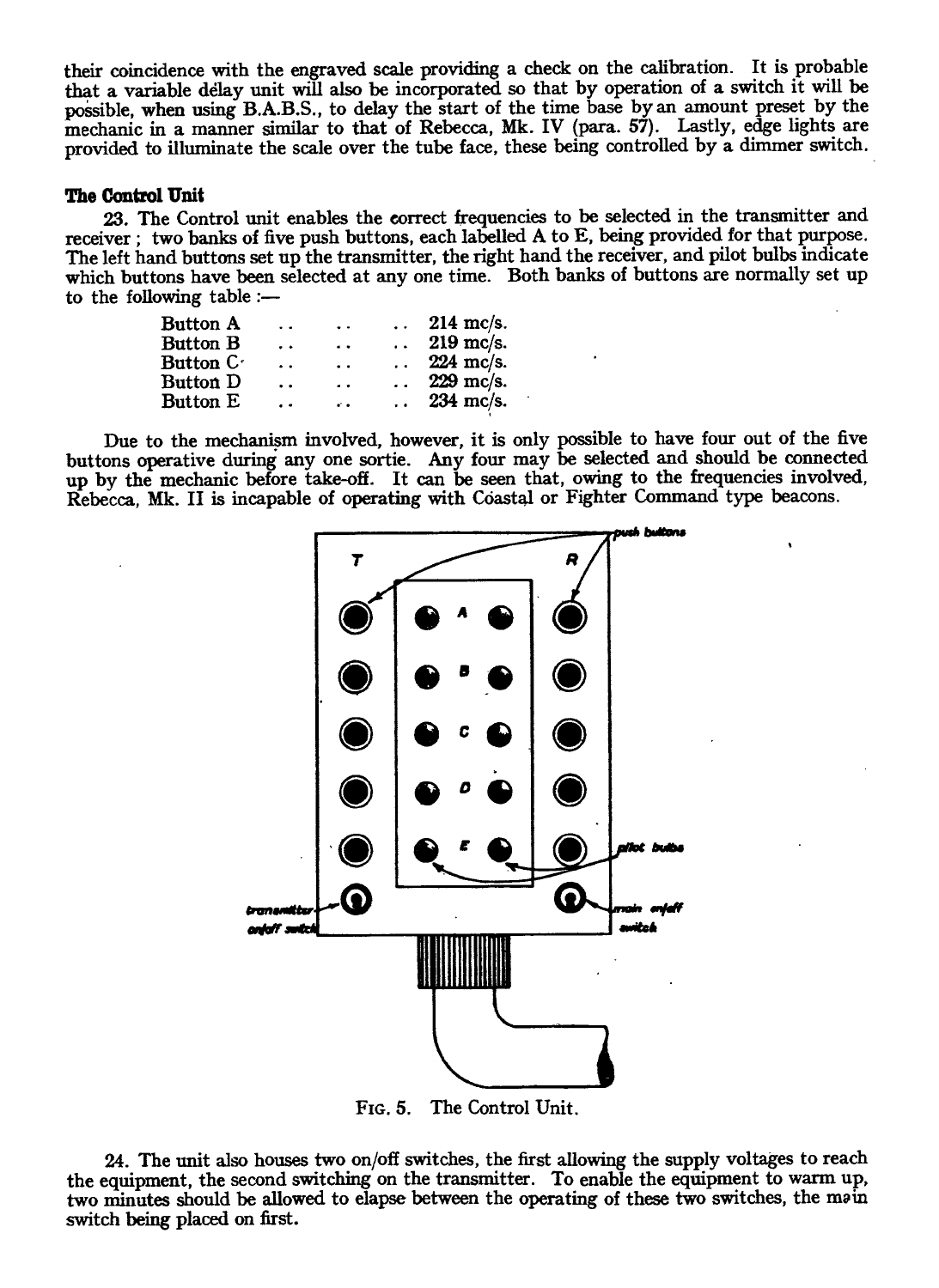#### **The Voltage Control Panel**

25. This unit is provided to regulate to a constant value the voltage supplied from the generator, and is fitted with an on/off switch and, possibly, a pilot lamp. Within the panel on the front of the unit are the fuses for the equipment together with correct replacements ; it should, however, be noted that there will usually be further fuses for the equipment on the aircraft fuse panel.

#### **Use as a Homing Aid**

26. Search should be made for the required beacon on the 90-mile time base. The transmitter should not be left on continuously, however, as it may be " triggering " other beacons and so helping to overload them if there are many other aircraft in the vicinity (para. 6). The correct procedure is to switch on the transmitter every few minutes, carefully adjusting the Gain control and examining the time base on each occasion until the beacon's returns appear. The aircraft should then be turned towards the larger blip until the two blips are equal in amplitude. It should be noted that, since the aerial system is mounted rigidly to the aircraft, comparison of the relative sizes of the blips should only be made when the aircraft is flying straight and level. If the homing is being carried out from any great distance, it is advisable at this stage to adjust the course to allow for the D.R. drift as calculated by the navigator for the required track, and so prevent the aircraft following a long and unnecessary " curve of pursuit."

27. During the homing run the Gain control must be manipulated to keep the edges of the blips beneath one of the vertical lines on the perspex screen over the cathode ray tube, thus facilitating comparison of the blips. It is essential too that the Gain control is used to ensure that the blips do not reach " saturation " (para. 21). As before, the transmitter must not be left on continuously, but should be switched on every few minutes for just sufficient time to note the necessary information, in order that the chance of overloading the beacon is reduced to a minimum. When a range of **15** miles has been reached, however, the transmitter may be left on continuously, and at this stage the slightest inequality in the relative sizes of the blips<br>should be corrected immediately by an appropriate alteration of course. Throughout the should be corrected immediately by an appropriate alteration of course. homing, not only alterations of course, but also frequent indications of range should be passed to the pilot.

28. Once the aircraft has been turned towards the beacon the blip should move down the time base, enabling change to be made to first the 36-mile and then the 9-mile time base, until the aircraft passes over the beacon. It is possible, however, especially at short ranges, that the beacon may be picked up when it is behind the aircraft. The navigator would soon become aware of this since, due to the increasing range, the blip would move up the time base instead of down it.

29. The specialised technique used when miniature light-weight Eurekas are being employed for supply dropping and other tactical uses need not be detailed here, though it may be mentioned that, in general, the Rebecca is not usually switched on in such cases until the aircraft is approximately 10 to 15 miles from the dropping zone.

#### **Use as a Fixing Aid**

30. If two beacons are suitably situated relative to the aircraft a fix can be obtained. This is done by noting the ranges of the two beacons and plotting them as arcs centred at the respective beacons. It is often possible in practice to read the two ranges within a few seconds of each other and obtain what is, for all practical purposes, a simultaneous fix. It may, however, be necessary to take a second fix, or a position line from a. third beacon, to resolve any ambiguity due to the fact that the two range circles intersect in two points. In the event of the beacons being unfavourably sited, a single position line is still obtainable which should be of use to the navigator.

31. A less accurate fix can be obtained from a single beacon by turning the aircraft until the blips are of equal size on each side of the time base, noting the reading of the pilot's compass and the range, and plotting a bearing and distance fix.

32. One other procedure which has a very limited application, is that of using the equipment to locate coastlines. By setting the transmitter and receiver to the same frequency (any frequency in the band may be chosen) echoes are received from the ground beneath the aircraft ;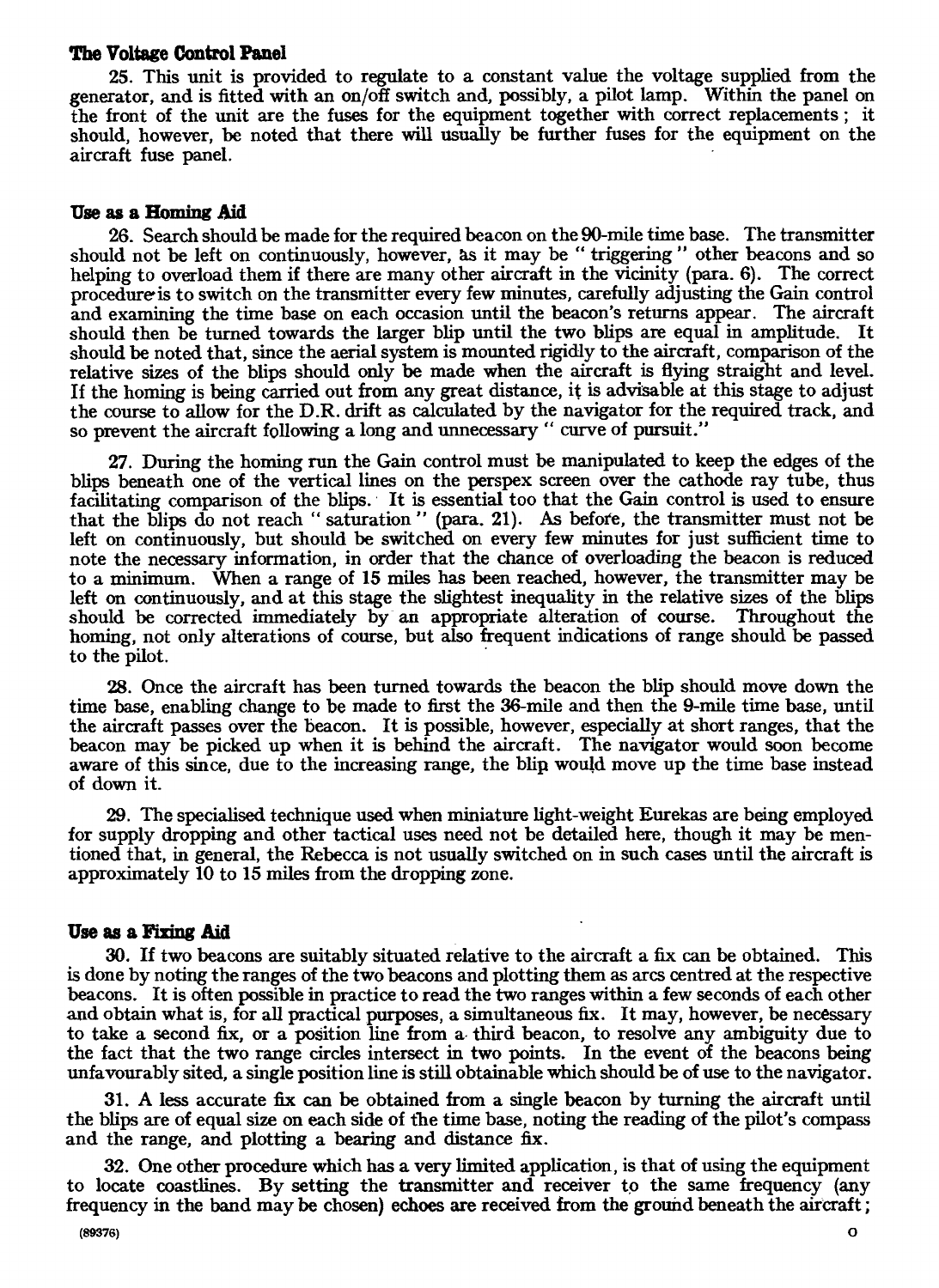

**FIG. 6. Approaching a Coastline from the Sea (para. 32).** 

**but, whereas sea gives very little echo, land gives a fairly strong response, so that it should be possible to detect coastlines at ranges up to 10 to 20 miles, when approaching from the sea at an altitude of 4,000-5,000 feet (fig. 6), provided they are not too flat and indeterminate.** 

#### **Use as a Blind Approach Aid**

**33. After the airfield has been located by homing on to the ordinary Eureka beacon, the**  local B.A.B.S. beacon is selected by pressing the appropriate buttons on the Control unit. **Operation of the switches beneath the Indicator unit to their " up " position selects the special receiving aerial and provides the one-sided presentation. In the event of the switch motor**  stopping in such a position that blips appear on neither side of the time base, it must be switched **on and off until the required one-sided presentation is obtained. A normal B.A.B.S. approach**  may then be made (Section III, Chapter X—B.A.B.S.). It should be noted that B.A.B.S., **Mks. IC and IF cannot be used with Rebecca, Mk. II.** 

#### **Operating Drill**

**34. The following operating drill should be adopted (note that the equipment must not be switched on until after take-off and must be switched off before touching down).** 

- *(a) Switching on* 
	- **(i) Voltage Control Panel switch " on."**
	- **(ii) Check that Transmitter switch on Control Panel is " off."**
	- **(iii) Main switch on Control Panel " on."**
	- **(iv) Allow two minutes to elapse after switching Main switch on, then put Transmitter switch to " on."**
	- **(v) Adjust Brilliance and Focus controls to give clear picture.**
- *(b) Homing to a Beacon* 
	- **(i) When 100 miles or less from beacon, switch on as in sub-para. (a) above.**
	- **(ii) Set Range switch to 90-mile position.**
	- **(iii) Check that both switches below the Indicator unit are in the " down " position .**.
	- **(iv) Press appropriate buttons on Control unit to select frequencies of required beacon.**
	- **(v) Manipulate Gain control and watch for signals on time base.**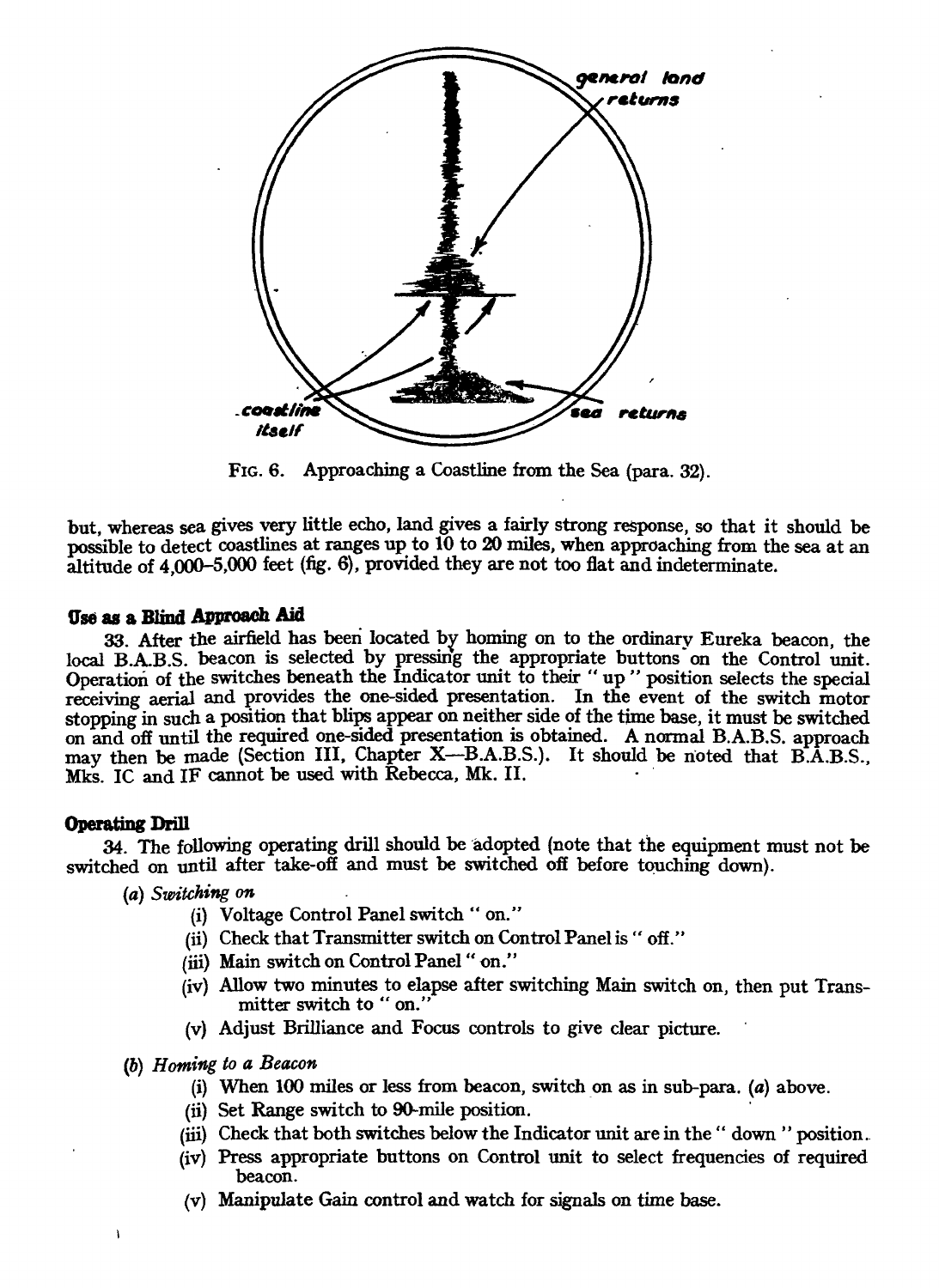**receiver button A on Rebecca, Mk. IIB, it is possible to receive these pulses. Transmitter button A must also be selected, although the transmitter is not needed, in order that the horizontal aerial system may be selected (para. 41) and connected to the receiver. Due to the much greater pulse recurrence frequency of Walter, not one but many blips will appear on each time base**  and these will not necessarily be locked to the time base but may drift up and down. In practice, **however, it is found that at fairly short ranges, due to technical reasons beyond the scope of this manual, the pulses do in fact tend to become locked to the time base (fig. 7).** 

**43. Since Walter is not " triggered " by the airborne equipment no indication of range appears on the Rebecca screen but it is possible to use the normal indications of relative bearing to home on the Walter (by turning to equalise the blips on each side of the time bass). The possibility of the beacon being** *behind* **the aircraft instead of ahead when the blips have been equalised must be taken into account and if the returns fade completely then a 180° turn must be made ; the returns should then reappear. The easiest method of finding whether the aircraft**  is approaching Walter is to swing the aircraft, say, to the right. If Walter is ahead the left-hand **blips will increase in amplitude, if behind the right-hand blips will increase. In connection with the lack of range determination it should be mentioned that with experience the operator may be able to use a series of " fades " that occur at various ranges during homing to estimate when the aircraft is actually over the Walter transmitter.** 

**44. Walter, Mks. I and II, employ a horizontally polarised aerial system and it has been found that results will only be obtained with Rebecca when the horizontal aerial sysfem of that equipment is used. Provided this is done, maximum ranges of 10 to 20 miles should be obtained but performance depends largely on height (poor results of only 4 or 5 miles are obtained at 500 feet) and the type of aircraft.** 

#### **REBECCA, MK. IV**

#### **The Equipment**

**45. Rebecca, Mk. IV, has been designed as a replacement for Lucero and all other marks of Rebecca, it covers all frequencies in use, and incorporates all improvements suggested by the experience gained with the earlier marks. It is capable of operating with all the beacons mentioned in para. 11 and can also be used to receive transmissions from Walter (paras. 42, 43). Since it is to be fitted to nearly all R.A.F. aircraft, including most fighter aircraft, weight is an important consideration and use had been made of newly developed light-weight components to reduce the total weight to approximately 45 lbs. (as against 160 lbs. in the case of Rebecca,**  Mk. II). A further 15 lbs. for a generator must be added if the aircraft normally has no 80-volt **A.C. supply. It may be added that the normal power consumption is 200 watts A.C., and 36 watts D.C.** 

**46. Since Rebecca, Mk. IV is to be used all over the world, and at all altitudes, the components**  have been designed to withstand the most intense tropical temperatures. In addition the **transmitter/receiver has been pressurised** *(i.e.,* **enclosed in an airtight cylinder in which the air pressure is kept at a level slightly above M.S.L. pressure), a measure which not only prolongs the life of the equipment in tropical areas but enables it to operate satisfactorily at altitudes up to 35,000 to 40,000 feet, where pressure is too low for unpressurised equipment to operate correctly.** 

**47. The equipment consists of three units (apart from the aerial system) :—** 

- **(a) Transmitter/receiver ;**
- **(b) Indicating unit ;**
- **(c) Control unit.**

#### **The Aerial System**

**48.** The aerial system is vertically polarised; and no attempt is made to fit horizontally **polarised aerials ; this means there will be a reduction in performance when using the few beacons which are horizontally polarised. However, it is considered that this reduced performance is more acceptable than the increased drag which would result if both types of aerial system were fitted. The receiving aerials are mounted on each wing tip, and the transmitting aerial on top of the port wing. The Rebecca, Mk. II, aerial system may, however, be found on heavy aircraft.**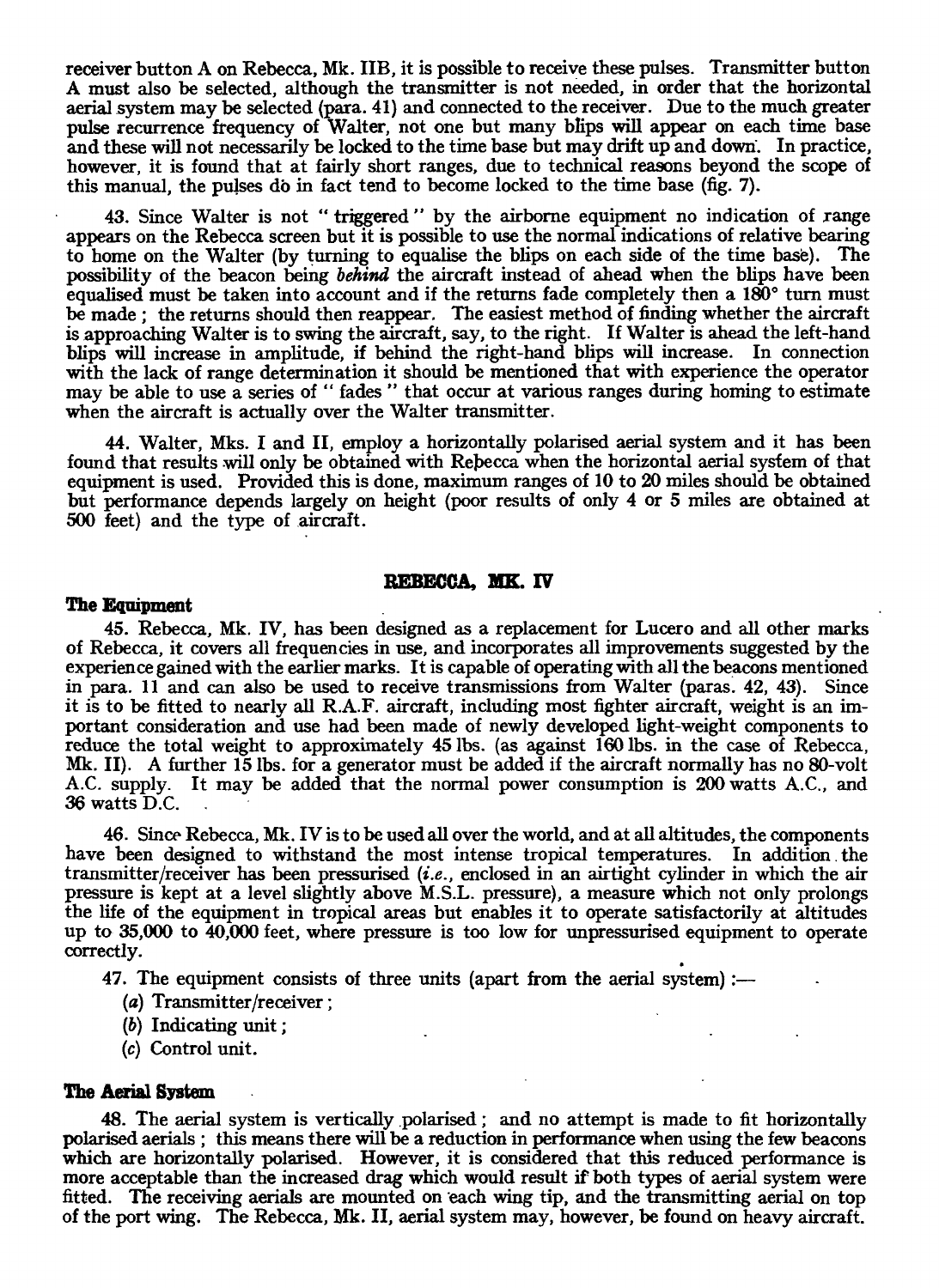#### **The Transmitter/Receiver**

**49. This unit is cylindrical in shape and has no manual controls on it. It is usually located in a position where it will cause least inconvenience. The transmitter/receiver tends to become very hot during operation and for this reason a fan is attached to its exterior to assist in cooling it. The operation of this fan when the equipment is switched on provides a very useful check that**  the 24 volts, D.C., supply is reaching the equipment.

#### *The* **Indicating Unit**

**50. The Indicating unit houses the cathode ray tube only, and in single-seater aircraft is mounted on the pilot's instrument panel, this is possible due to the small size (approximately 3 ins. in diameter). The C.R.T. is of a special new type, known as a " daylight cathode ray tube," in which technical development has enabled the brilliance to be increased to such an extent that the tube picture can be seen quite dearly without a visor in all light conditions except those of strong sunlight. The small size of the tube does tend to reduce the accuracy of the** 



**FIG. 8. The Indicating Unit.** 

**reading, however, and for this reason, when it is mounted for the navigator's use, a special magnifying lens is normally fitted over the face to bring its apparent size up to that of the usual C.R.T. in airborne equipments. A visor must be used with this lens. A range scale is fitted over the face of the tube (fig. 8), but this will be mentioned later when the Control unit is considered (para. 52).** 

#### **The Control Unit**

**51. The Control unit (fig. 9), on which are located** *all* **the controls, is mounted on a wedge plate and is readily detachable for maintenance purposes.** 

**52. Brilliance and Focus controls are provided and need no explanation. The Range Selector switch has four positions, namely, 6 n.m., 12 n.m., 60 n.m., and 120 n.m. To ascertain the range of any blip, a rough estimate can be made by using the appropriate scale on the front of the cathode ray tube, either direct or multiplying by 10 according to the time base in use ; but a more accurate reading can be obtained by pressing the Calibration push-button. This presents calibration pips on the time base in addition to the signals, and these are at one mile intervals on the 6 and 12 n.m. ranges and at 10-mile intervals on the 60 and 120 n.m. ranges. By pushing the button a second time the calibration pips are removed from the time base.** 

**53. The Transmitter and Receiver Frequency Selector switches are each capable of selecting any 6 preset frequencies in the 170-240 mc/s band. The six transmitter frequencies are coded A, B, C, D, E, F and the six receiver frequencies 1, 2, 3, 4, 5, 6. Such an arrangement precludes**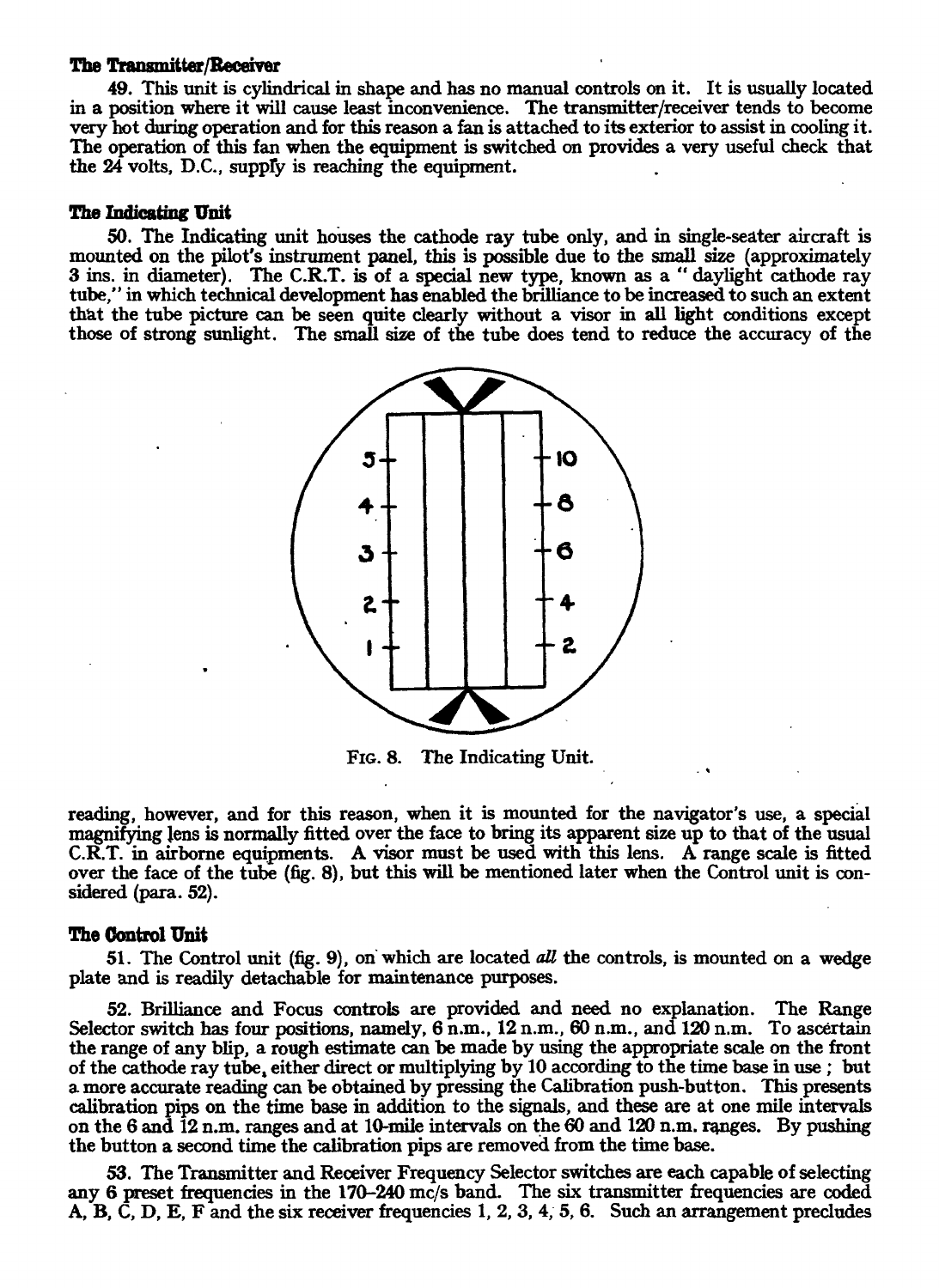

**FIG. 9. The Control Unit.** 

**the possibility of ambiguity when referring to frequency combinations. The usual combinations of frequencies preset are, as follows** 

| (a) For general use :- |                                                       |                  |           |                        |
|------------------------|-------------------------------------------------------|------------------|-----------|------------------------|
|                        | Transmit.                                             |                  |           | Receive.               |
| A                      | $176$ mc/s.                                           |                  |           | 177 mc/s.              |
| B                      | 214 mc/s.                                             | $\boldsymbol{2}$ |           | 214 mc/s.              |
| $\mathbf C$            | 219 mc/s.                                             | 3                |           | 219 mc/s.              |
| $\mathbf D$            | 224 mc/s.                                             | 4                |           | 224 mc/s.              |
| E                      | 229 mc/s.                                             | 5                |           | 229 mc/s.              |
| F                      | 234 mc/s.                                             | 6                |           | 234 mc/s.              |
|                        | (b) For aircraft requiring to use B.A.B.S., Mk. IC :- |                  |           |                        |
|                        | Transmit.                                             |                  |           | Receive.               |
| A                      | 176 mc/s.                                             |                  |           | 177 mc/s.              |
| $\bf{B}$               | $214$ mc/s.                                           | 2                |           | 173 mc/s.              |
| $\mathbf C$            | $219$ mc/s.                                           | 3                |           | $214 \text{ m}$ c/s.   |
| $\mathbf D$            | $224$ mc/s.                                           |                  | $\bullet$ | 219 mc/s.<br>four      |
| E                      | $229$ mc/s.                                           | $\frac{4}{5}$    |           | 224 mc/s.<br>out of    |
| F                      | 234 mc/s.                                             | 6                |           | 229 mc/s.<br>234 mc/s. |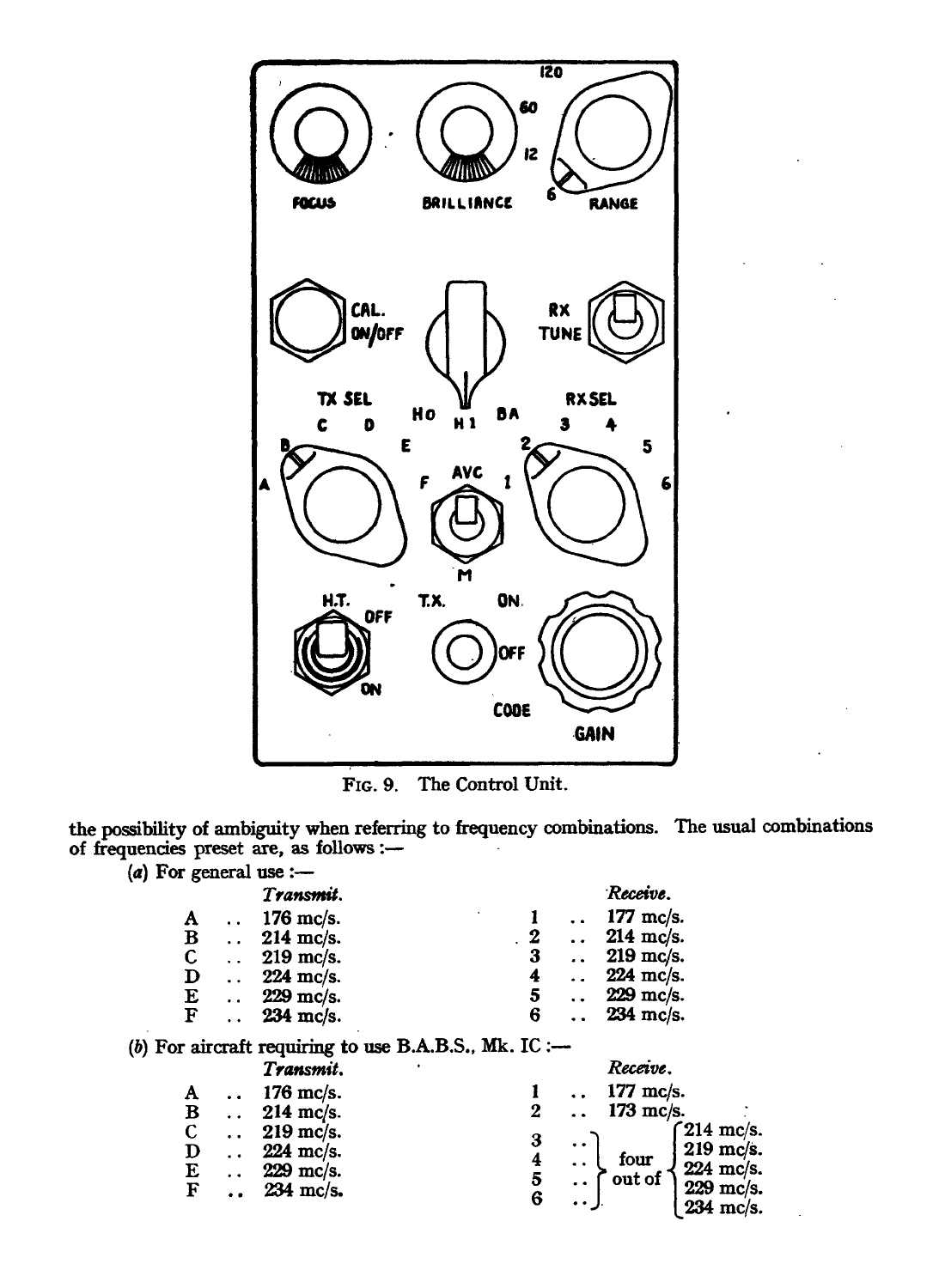*(c)* For aircraft requiring to use Fighter Command beacons *:—* 

|                       | Transmit.                                                                                                                                                                     | Receive.                                                                                                         |
|-----------------------|-------------------------------------------------------------------------------------------------------------------------------------------------------------------------------|------------------------------------------------------------------------------------------------------------------|
|                       | 176 mc/s.                                                                                                                                                                     | $177$ mc/s.                                                                                                      |
| $\bf{B}$              | $193$ mc/s.                                                                                                                                                                   | 196 mc/s.                                                                                                        |
| D<br>E<br>$\mathbf F$ | $\int$ 214 mc/s.<br>$\ddot{\phantom{1}}$<br>219 mc/s.<br>four<br>$\ddot{\phantom{a}}$<br>224 mc/s.<br>out of<br>$\ddot{\phantom{1}}$<br>$229$ mc/s.<br>$\cdot$ .<br>234 mc/s. | $\int 214$ mc/s.<br>$219$ mc/s.<br>four<br>224 mc/s.<br>out of<br>J<br>$229$ mc/s.<br>6<br>234 mc/s.<br>$\cdots$ |

Other combinations are of course possible for special purposes.

54. One cause of inefficiency in earlier marks of Rebecca was the inability to tune the receiver exactly to the incoming signal ; this was due to the push-button selector system. To overcome this snag, which is especially noticeable when searching for Walter (paras. 42, 43) the Receiver Frequency Fine Control is provided. When this switch is put to the " on " position the receiver starts to sweep  $1\frac{1}{2}$  mc/s. on each side of the frequency to which the receiver is, at that instant, tuned. The beacon responses on the screen will, under these circumstances, grow to a peak as the receiver passes through the exact beacon frequency and then subside again. The operator, by selecting the Fine Control switch to the " off " position as the desired signal reaches its peak, can set his receiver exactly to thebeacon frequency. Selection of another frequency by means of the Frequency Selector switch automatically cuts out any adjustments made to the previous frequency by the Fine Control.

55. This Fine Control in addition to being used for improving a response already on the screen, is of the greatest use when searching for a response, since by leaving it sweeping the operator ensures that he picks up the beacon at the maximum possible range.

56. Three operations take place when the Function switch is moved from the normal " Homing " to the " B.A.B.S." position. They are, as follows :—

- (a) The special B.A.B.S. aerial (if fitted) is brought into circuit.
- (b) The display is changed to the one-sided type preferred for B.A.B.S.
- (c) The start of the time base is delayed by 25 microseconds.

57. The need for the special B.A.B.S. aerial with Rebecca, Mk. II, was discussed in para. 19. This aerial may also be necessary in certain aircraft fitted with Rebecca, Mk. IV. Para. 19 also mentions the purpose of the single-sided display. The reason for the delay in the start of the time base is fully discussed in Section III, Chapter X, which deals with B.A.B.S. ; briefly, however, it may be put as follows. If a small delay is incorporated in the B.A.B.S., Mk. II beacon it is possible, on the delayed time base, to read the range of the *near* end of the runway (the beacon being at the far end) direct from the scale. When using Rebecca, Mk. II a mental numerical correction to the ranges shown was necessary. This method also eliminates the transmitter pulse from the picture, thereby enabling range to be read down to zero miles.

58. The third position of the Function switch (" Delay ") provides the same presentation as " Homing " except that the start of the time base is delayed as for B.A.B.S. This is to meet a possible future development to incorporate delays in *all* beacons in a similar manner to that of the present B.A.B.S. beacons, thereby eliminating the transmitter pulse from the picture on the airborne equipment.

59. The Main on/off and Transmitter on/off switches are self-explanatory though it must be mentioned that the latter is a three position switch. In its centre position, the transmitter is off, and to turn it on, the switch must be put to its upper position. The lower position also switches on the transmitter but is a spring-loaded position enabling the switch to be used as a morse key to code the outgoing transmissions. It is possible for the radar mechanic on the Eureka beacon to listen in to the " triggering " transmissions ; he will, therefore, be able to read any messages sent by the airborne operator, provided that the aircraft is the only one triggering the beacon. It is of interest to note that he is able to reply to any message from the aircraft by coding the responses from his Eureka beacon with a special morse key provided. His coding usually takes the form of " width coding " (para. 13) and is read visually from the screen by the Rebecca operator.